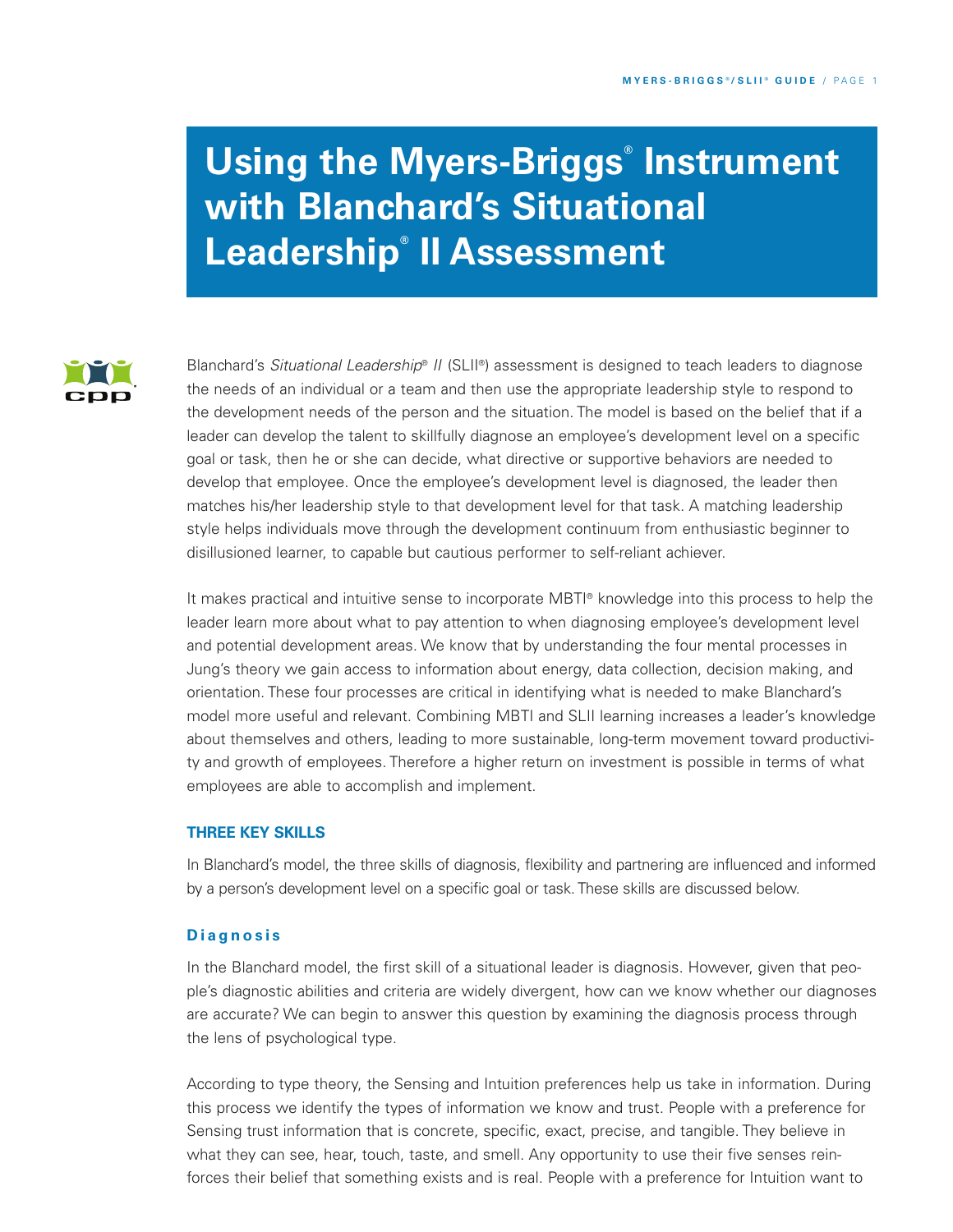see the big picture before they dive into the details. They trust their sixth sense, or hunch, about something as if what it tells them is solid fact. They want to invent new ways to see things and enjoy using creativity and innovation when interpreting new data. Of course, we all use both Sensing and Intuition as we gather and interpret information, but we tend to rely on our preferred preference, much as we rely on our preferred hand to write.

As a leader is trying to diagnose the development level at which an employee is starting, certain questions come to mind:

- Does the person tend to communicate in a precise, exact way or using symbols and metaphors?
- Does the person tend to be more realistic and efficient or more innovative and imaginative?
- Is the person more results oriented or idea oriented?
- Does the person tend to trust experience more or theories and patterns?
- Is it typically more comfortable for the person to stay with known solutions or to try something new and different?

The self-awareness gained through the Myers-Briggs® assessment—specifically in regard to type bias—can be critical to the leader at this juncture. The leader needs to keep in mind that some answers to the questions above may be more appealing to him or her than others because they reflect *the way the leader naturally takes in information*. Studies show that supervisors tend to promote employees who share their characteristics and qualities. It has also been shown that people tend to hire on the basis of certain style similarities. We are compelled, then, to ask the question, Do leaders define high potentials based on their potential congruence with the leader or on what those individuals can potentially bring to the organization? In order to accurately diagnose the development level of their employees, leaders have to enlist both sides of the Sensing–Intuition preference dichotomy. Using the Zig-Zag model of decision making (shown on the following page) can help them ensure that they are asking themselves questions drawing from both the Sensing and Intuition preferences.

Though this model is geared toward a decision-making process, the questions presented can help ensure that leaders are using the full range of their Sensing and Intuitive knowledge to diagnose an employee's development level. Once the initial diagnostic phase has been accomplished, the leader can begin to identify that person's developmental needs.

#### *<u><b>f</del></del> lexibility and Partnering*</u>

According to the Blanchard model, to be an effective leader, one needs to

- Diagnose the situation
- Discuss the individual's development level on specific goals or tasks
- Coach in a way that is customized to that particular person, goal, time, and place

This process can be aided by the leader's knowledge of the Thinking and Feeling preferences as well as the Judging and Perceiving preferences. Let's start by examining the influence of Thinking and Feeling.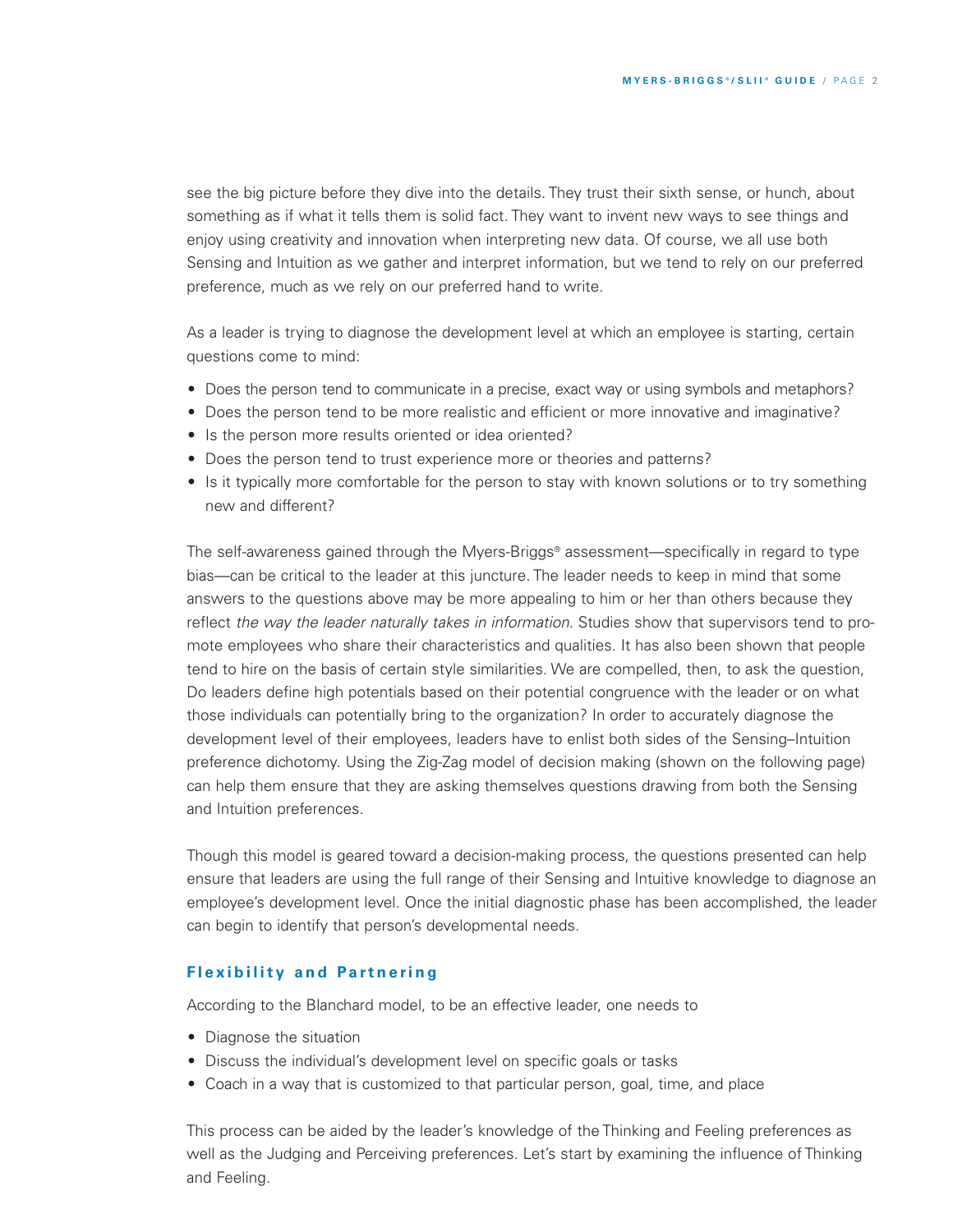

*Source:* Kummerow, J. M., & Quenk, N. L. (2004). *Working with MBTI ® Step II Results.* Mountain View, CA: CPP, Inc. All rights reserved. Reprinted with permission.

The Thinking and Feeling preferences are used in making decisions. People with a preference for Thinking tend to make decisions based on logical analysis. People with a preference for Feeling tend to make decisions based on their values about honoring other people. Of course, everyone uses both Thinking and Feeling to some extent in determining what the best possible decision is, but each person tends to naturally rely more heavily on one or the other. Even though a person may have developed a practice of incorporating both Thinking and Feeling components into his or her decision making, he or she needs to be aware of what comes more naturally, and what others may need from him or her to feel more engaged and connected. For example, if a leader has a clear preference for Thinking and is coaching an employee who has a clear preference for Feeling, he or she may question the employee's ability to behave logically in a crisis or assume the employee will have difficulty making tough decisions that affect people. If leaders can be aware of their perspective going into an evaluative situation, they can remind themselves of the importance of flexing their type to accommodate others' styles.

The SLII's four development levels can be interpreted according to people's style and preferences:

- **D1** Low competence, high commitment, the Enthusiastic Beginner
- **D2** Low to some competence, low commitment, the Disillusioned Learner
- **D3** Moderate to high competence, variable commitment, the Capable, but Cautious Performer
- **D4** High competence, high commitment, the Self-Reliant Achiever

The way we define competence and commitment is informed by our Thinking and Feeling preferences as well as some others. To appear competent, is it more important to have accurate information or to understand the people involved? To demonstrate commitment, is it more critical to provide a logical analysis of the steps necessary to achieve an end goal or to possess the ability to establish rapport with each team member to generate his or her buy-in? The chart below examines some of the differences in the ways people with a Thinking preference and people with a Feeling preference define competence and commitment.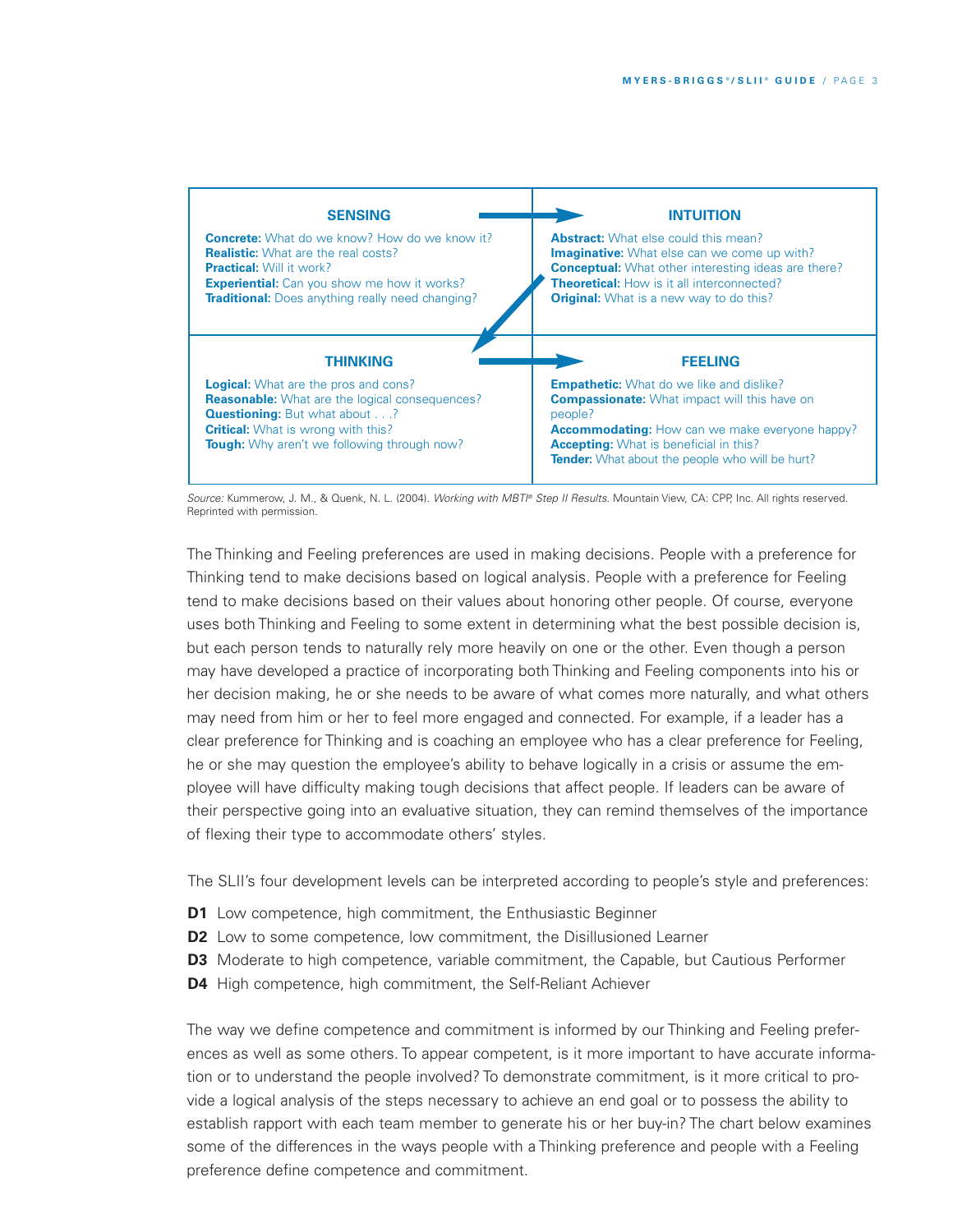| <b>Question</b>                                   | <b>Thinking</b>                                                 | <b>Feeling</b>                                                |
|---------------------------------------------------|-----------------------------------------------------------------|---------------------------------------------------------------|
| What are the necessary elements<br>of competence? | Analyzing logically                                             | Trusting one's coworkers                                      |
|                                                   | Making a practical presentation or<br>argument                  | Having faith in others' abilities                             |
|                                                   | Having expertise in one's area                                  | Trusting one's own values                                     |
|                                                   | Being willing to debate ideas                                   | Being tactful in communications with<br>others                |
|                                                   | Performing a thorough examination of<br>the facts               | Promoting team harmony rather than<br>conflict                |
|                                                   | Being rational                                                  | Tolerating different viewpoints                               |
|                                                   | Thinking things through                                         | Appreciating diverse opinions                                 |
|                                                   | Making decisions based on successful<br>experience              | Knowing there is more than one right<br>way to do something   |
|                                                   | Having the qualifications to do the job<br>right the first time | Having a means-oriented approach                              |
|                                                   | Being objective                                                 | Placing importance on the value of<br>people                  |
|                                                   | Being able to answer difficult questions                        | Paying attention to how people will<br>be affected            |
|                                                   | Being able to identify where one's ideas<br>come from           | Investing time in focusing on points<br>of agreement          |
|                                                   | Being able to be firm in one's decisions<br>and adhere to them  | Knowing the importance of human<br>capital in a project       |
| What are the necessary elements<br>of commitment? | Having the desire to follow a project<br>through to the end     | Being loyal to one's teammates                                |
|                                                   | Doing whatever it takes to get the job<br>done                  | Being sensitive to what other people<br>need to do their work |
|                                                   | Being exact about facts to avoid<br>mistakes                    | Giving people the benefit of the doubt                        |
|                                                   | Being confident and clear about objec-<br>tives                 | Using affection and praise to encourage<br>others             |
|                                                   | Staying the course                                              | Understanding the mission of the job                          |
|                                                   | Knowing it is one's job to challenge<br>others                  | Knowing it is your job to support others                      |
|                                                   | Keeping working relationships as<br>rational as possible        | Wanting people to feel good about the<br>work they are doing  |
|                                                   | Being able to compete to address<br>challenges that arise       | Resisting the urge to turn on others<br>when things go bad    |
|                                                   | Stating one's opinion freely and openly                         | Considering the feelings of others<br>when communicating      |

After the employee's development level has been determined, it is important that the leader use and flex his or her preferences in coaching the employee through successive levels. The chart on the following page suggests which preferences the leader should enlist at each development level to provide a balanced experience for the employee.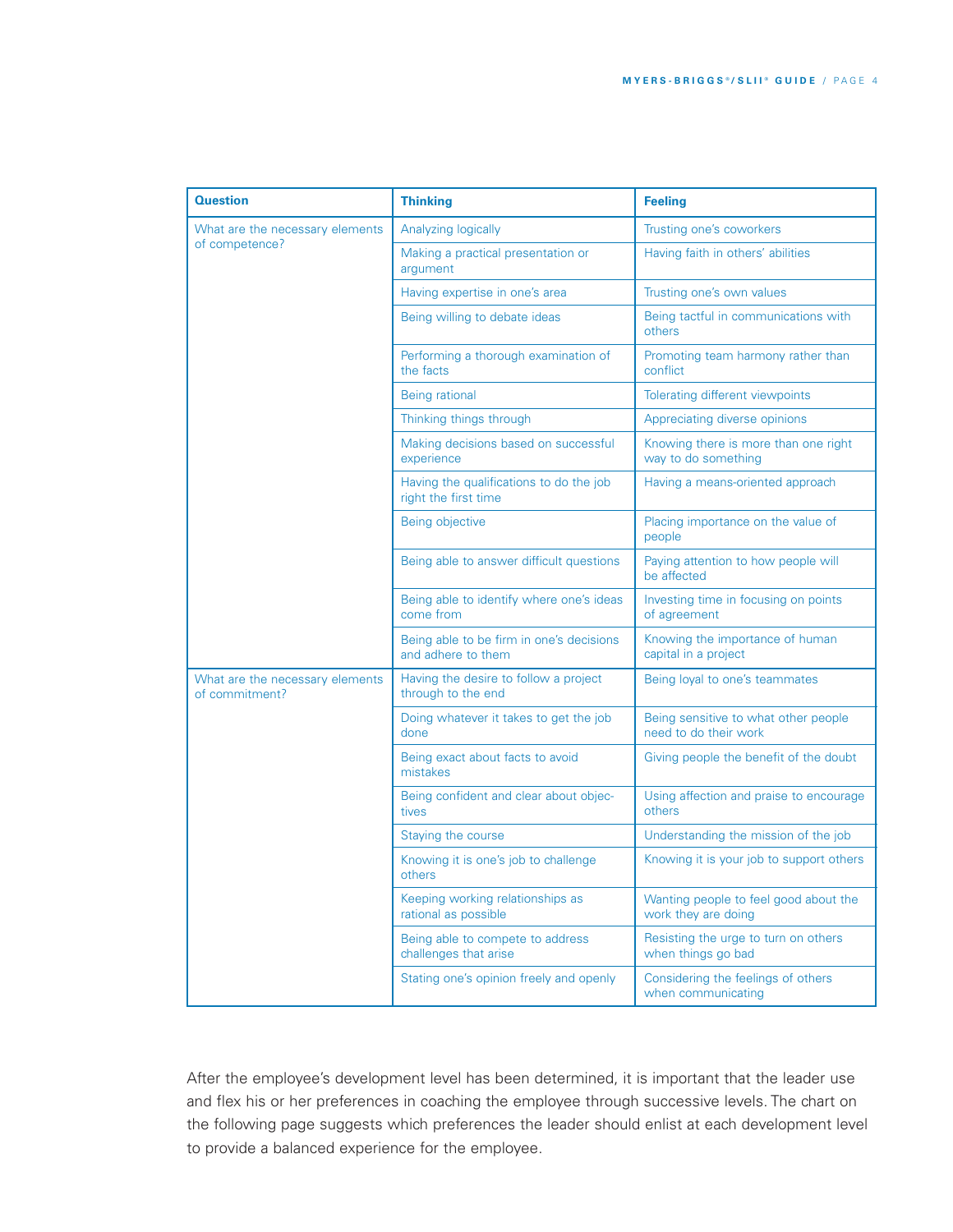| <b>Development Level</b>      | <b>Use This Preference to Assist</b> |  |
|-------------------------------|--------------------------------------|--|
| <b>D1 Needs</b>               |                                      |  |
| <b>Structure</b>              | Judging                              |  |
| Concrete examples             | Sensing                              |  |
| Step-by-step learning plan    | Sensing                              |  |
| Frequent feedback on progress | Thinking                             |  |
| <b>D2 Needs</b>               |                                      |  |
| Praise                        | Feeling                              |  |
| Reassurance                   | Feeling                              |  |
| Clarification of goals        | Thinking                             |  |
| Advice and coaching           | Thinking, Feeling                    |  |
| <b>D3 Needs</b>               |                                      |  |
| Sounding board to test ideas  | Sensing, Intuition                   |  |
| Praise to build confidence    | Feeling                              |  |
| Opportunities to lead         | Intuition                            |  |
| Help removing obstacles       | Sensing                              |  |
| <b>D4 Needs</b>               |                                      |  |
| <b>Trust</b>                  | Feeling, Thinking                    |  |
| Autonomy                      | Thinking                             |  |
| Variety/challenge             | Perceiving                           |  |
| Opportunity to teach others   | Thinking, Feeling                    |  |

# **LEADERSHIP STYLES**

Blanchard defines four Situational Leadership® II styles:

- **S1 Directing** High directive and low supportive behavior
- **S2 Coaching** High directive and high supportive behavior
- **S3 Supporting** Low directive and high supportive behavior
- **S4 Delegating** Low directive and low supportive behavior

In all four styles, the leader

- Makes sure goals and expectations are clear
- Observes and monitors performance
- Gives feedback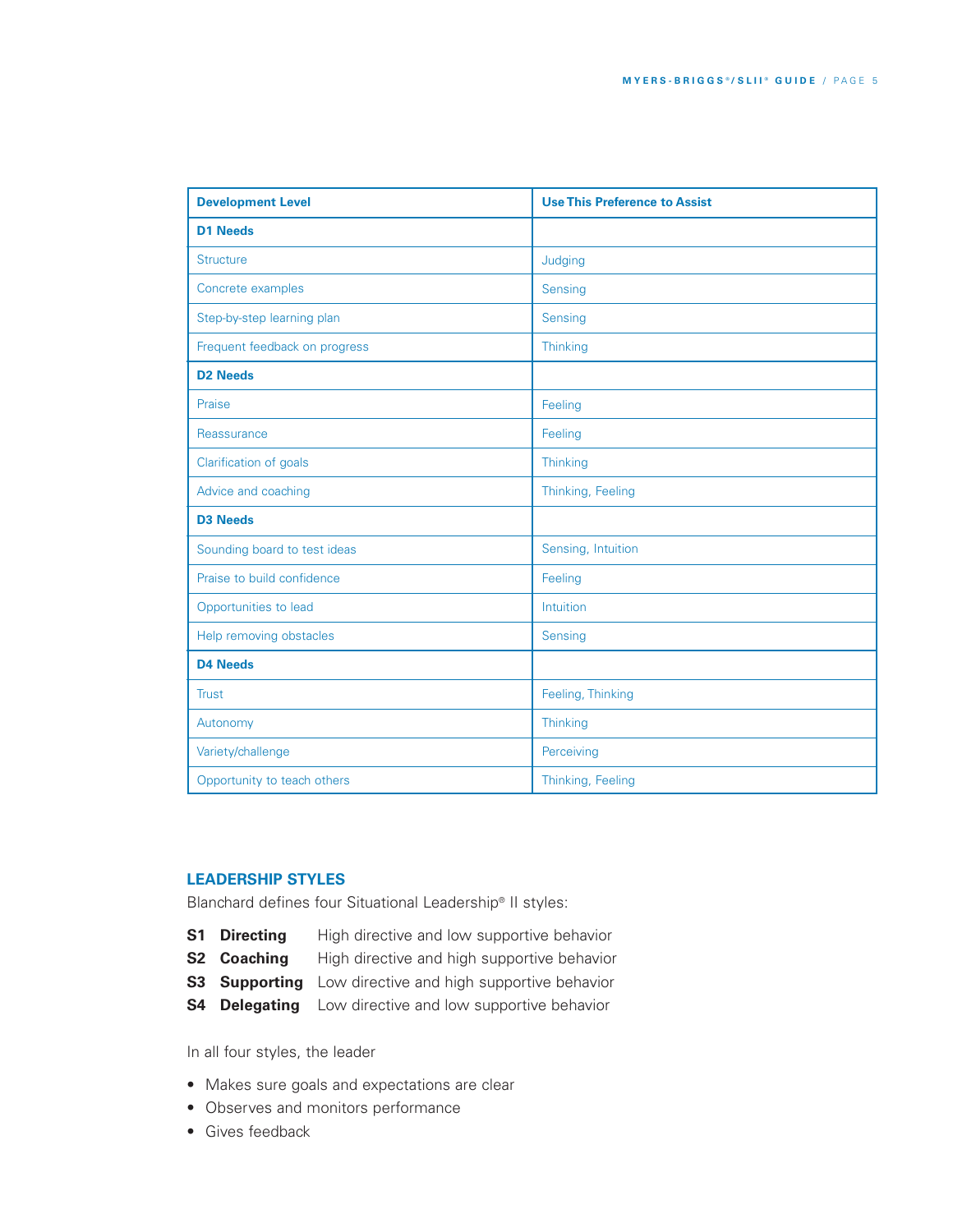The leader's goal is to match his/her leadership style to the development level and flexibly use the different leadership styles appropriately with different employees at different development levels on different tasks. The SLII model advocates matching the appropriate leadership style to each employee's development level.

The key to being a successful leader, according to Blanchard, is having the flexibility to enlist different skill sets with people to fit their unique needs. The leader who manages all employees in exactly the same cookie-cutter manner will likely fail. The leader who tries to understand the unique needs of his or her employees will build loyalty and dedication to both himself or herself and the organization. A successful leader also is able to recognize when a person needs praise and when he or she could benefit from constructive criticism. Having an understanding of his or her preference for Thinking or Feeling enables the leader to use the awareness of his or her style to shift and flex behaviors to meet employees where they are.

The SLII tool is often used to enhance existing leadership skills or to help high-potential leaders increase their awareness about their styles. Because the cornerstone of emotionally intelligent leadership is self-awareness, the MBTI assessment is an effective tool for use with the SLII assessment as a first step in helping leaders identify their style. If you are working with people in the C-suite or at the top of the organization, you can use the MBTI® Step II™ (Form Q) assessment to facilitate a discussion about how they identify and differentiate between the types of leadership necessary for success in their field. If you begin by facilitating an MBTI workshop, you can give people a foundation of self-awareness on which to lay Blanchard's concepts. Furthermore, if you are working with people at the EVP, VP, or management level, the Step II assessment provides an additional resource to define styles of leadership through the lens of type. Using the SLII and MBTI tools together offers a more holistic look at what leadership requires and at different perspectives and ways to understand the individuals involved. If you are working at a company that has many virtual employees at different levels of the organization, using the online version of the Myers-Briggs assessment, MBTI®Complete, may be the ideal solution. With MBTI®Complete, an online interactive learning session provides an interpretation of an individual's MBTI type.

Ultimately, the goal of combining these two models is to provide leaders with an awareness of self and others and a situationally effective model to help them develop their people and thereby help their organization achieve greater results.